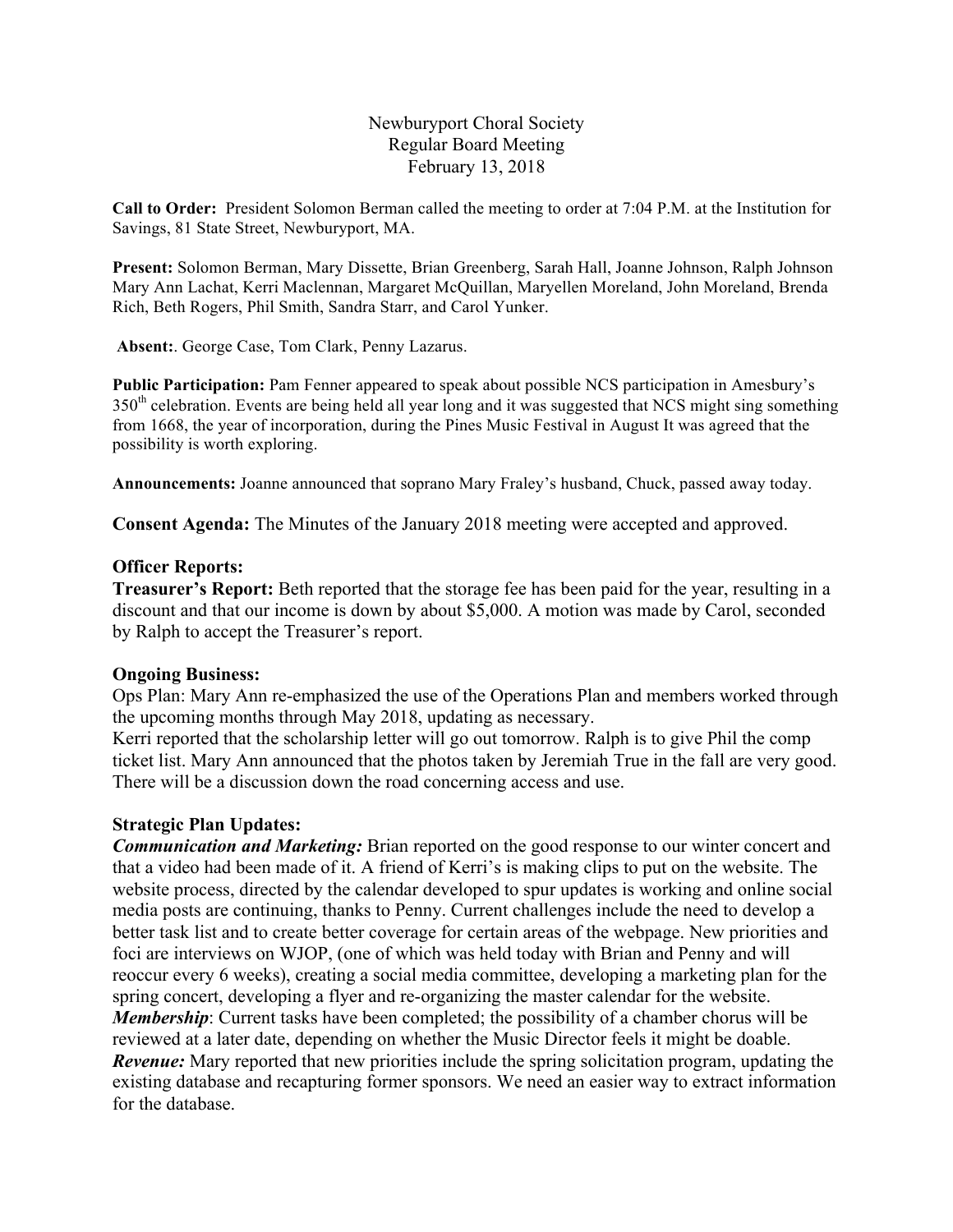Area for improvement: getting out thank you letters to sponsors. Tasks: Build a small team to help with sponsorships and ads. Joanne Reported that the ads are going well with several more for the spring concert. Packets need to be given out. Challenges: the Excel spread sheet needs to be refined and more help from the general chorus is needed. Beth pointed out that there are many new members and that we need a presentation on securing ads from businesses they patronize. Priorities: We have no letterhead left and need to get some promptly.

# **NEW BUSINESS:**

**Poster Design:** The proposed draft poster was reviewed and it was agreed the telephone number should be removed. The Board expressed thanks to our interim designer for helping out on short notice this term and without financial compensation. Ralph made a motion to accept the poster design. Carol seconded and the vote in favor was unanimous.

Mary Dissette made a motion to table discussion of the Google drive and riser safety until the March meeting. Ralph seconded and all agreed.

**Executive Session:** Mary Ann made a motion to enter into Executive Session for the purpose of discussing certain employment contracts. Carol seconded and the Board entered into Executive Session at 8:22 PM.

Return to regular session at 9:46 PM.

**Report to the Board:** The President acquainted the Board with certain actions taken during the previous Executive Session. The Board of Directors met in an Executive Session to discuss an Employment Contract for the Music Director. The Board received necessary and germane information, and extensively debated the issue. Furthermore, the Board has referred two motions to an Open Session for any action that the Board may deem fit.

*Assistant Conductor:* Vice President, Mary Ann Lachat made a motion that the Board approve the motion relative to the Assistant Conductor, as submitted by the Executive Committee. Ralph seconded. Mary Dissette suggested adding "per annum" to the motion on the Assistant Conductor. The motion was amended and a roll call vote was taken with all members voting in favor of the motion.

*Employment Contract – Music Conductor:* Vice President Mary Ann Lachat made a motion that the Board approve the Music Director's contract as submitted by the Executive Committee. Ralph seconded and a roll call vote was taken with all members voting in favor of the contract as presented.

**Announcements:** The President reported that George will have 1 more scheduled absence, that of March  $5<sup>th</sup>$ .

**Adjournment:** On a motion by Ralph, seconded by Beth the meeting adjourned at 10:03 PM.

Respectfully submitted,